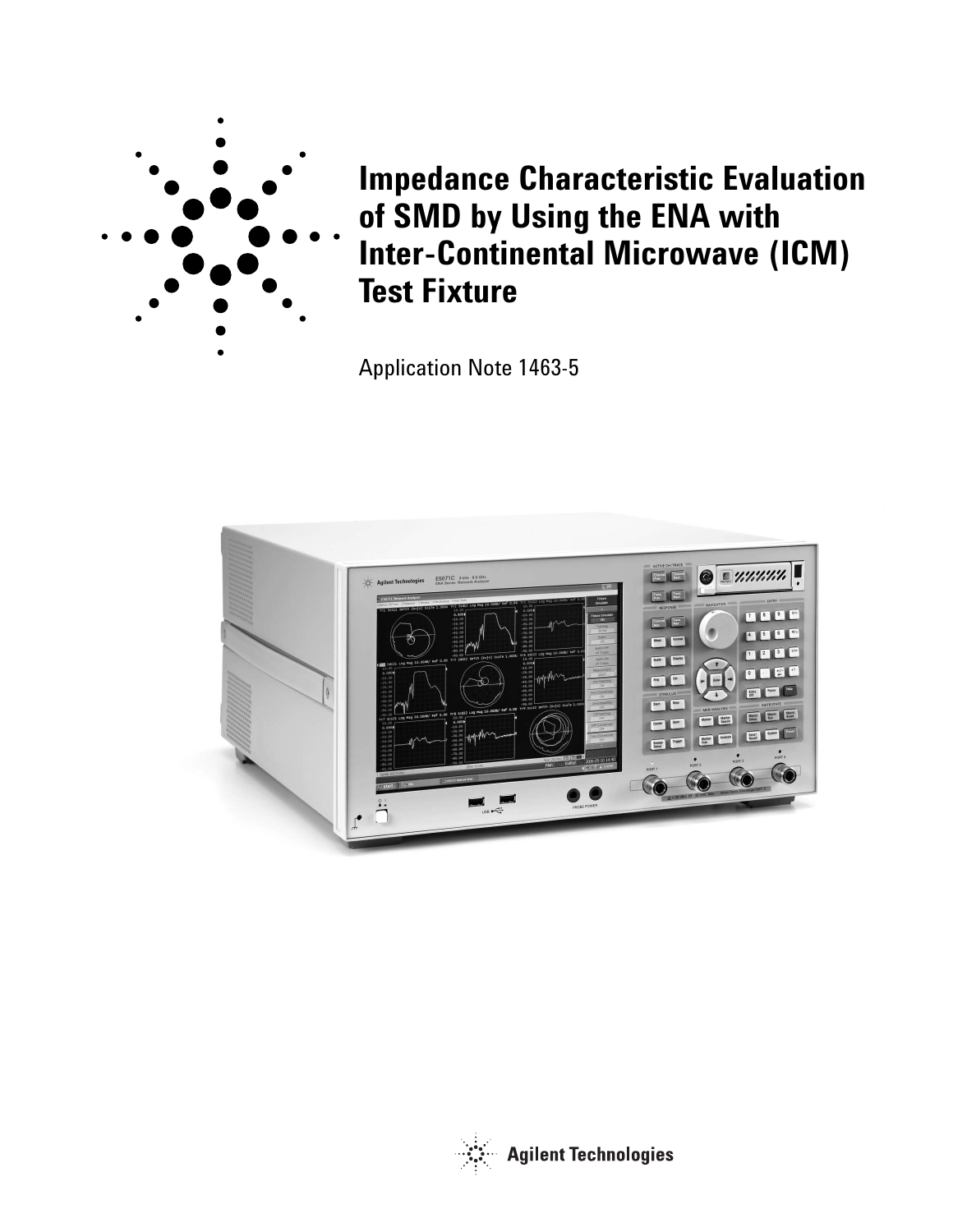**Introduction** With the trend of wireless communications and digital equipment operating at higher frequencies, the need to evaluate RF components under higher and wider frequencies is becoming increasingly important. Generally, an RF impedance analyzer is used for impedance measurement up to 3 GHz; however, beyond this frequency range, a network analyzer is commonly used. The network analyzer is a convenient instrument for measuring impedance over a wide frequency range, but measurement accuracy is degraded in comparison with the RF impedance analyzer<sup>1</sup>. This application note describes impedance characteristic evaluation of SMD by using the ENA RF network analyzer with the ICM test fixture. In addition, we also explain the TRL calibration procedure using the ENA with ICM test fixture (TF-3001-S), special considerations for measuring surface-mount devices (SMD), and impedance characteristic evaluation using the impedance parameter display software.

<sup>1.</sup> For information on the comparison between an impedance analyzer and a network analyzer, refer to reference application note 1369-2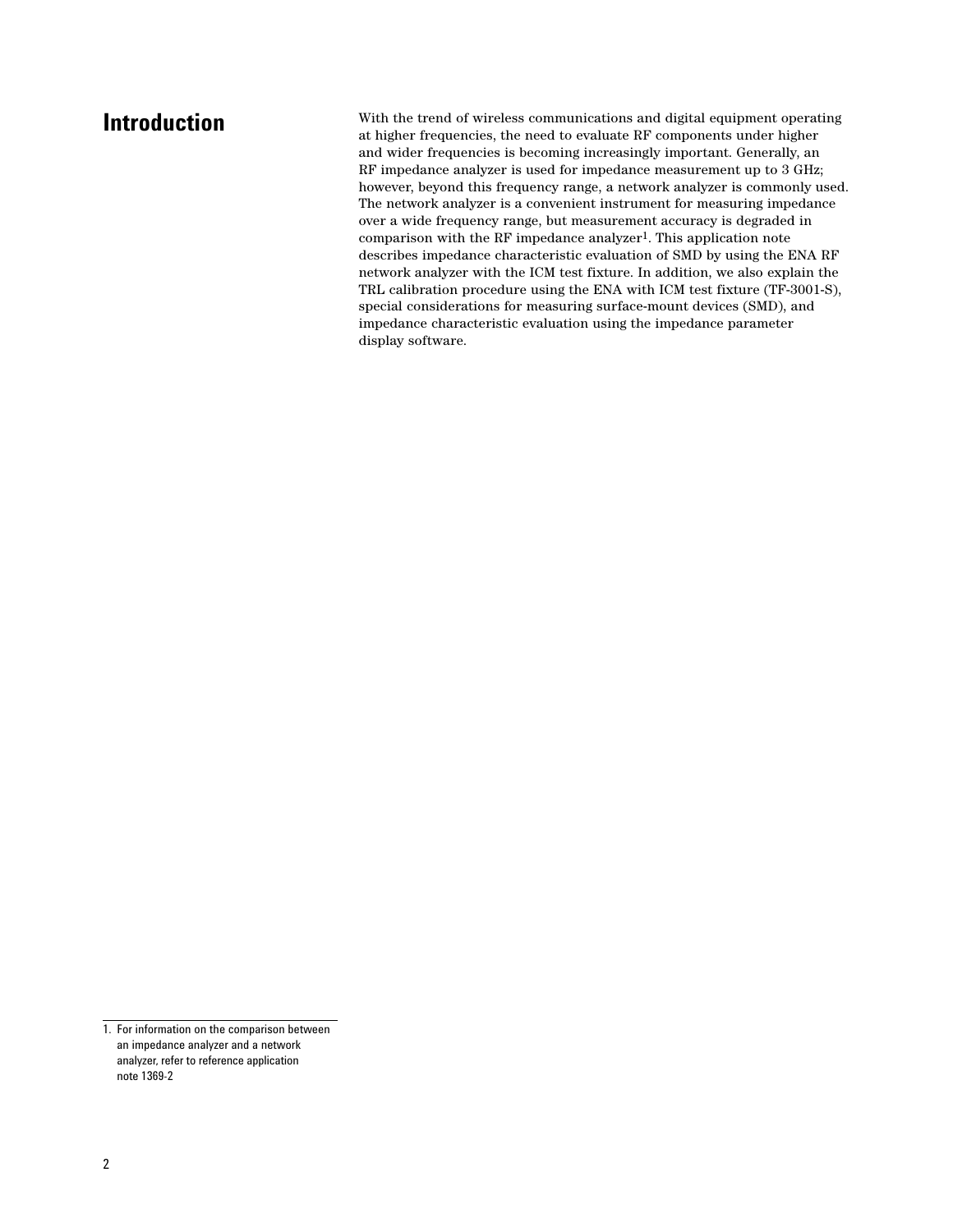# **TRL Calibration Procedures**

This section describes the TRL Calibration procedure using the ENA, ICM test fixture (TF-3001-S), and TRL calibration kit (TRL-3004B).

Figure 1 shows the ICM test fixture mainframe (TF-3000 Series) and the calibration kit (TRL-3004B).





**Figure 1. Test fixture mainframe (TF-3000 Series) and calibration kit (TRL-3004B)**

## **Step 1. Setting of the ENA**

Before performing the TRL error correction, basic measurement parameters such as test frequency range, IFBW, power level, and measurement points should be set in advance. Please note that if you change measurement parameters such as test frequency range after performing error correction, the calibration data will be changed to compensation data, and this may degrade measurement accuracy. In the case of the ENA, once calibration data is changed to compensation data, status display "Cor", which is located on the bottom-right corner of the screen, will be changed to "C?".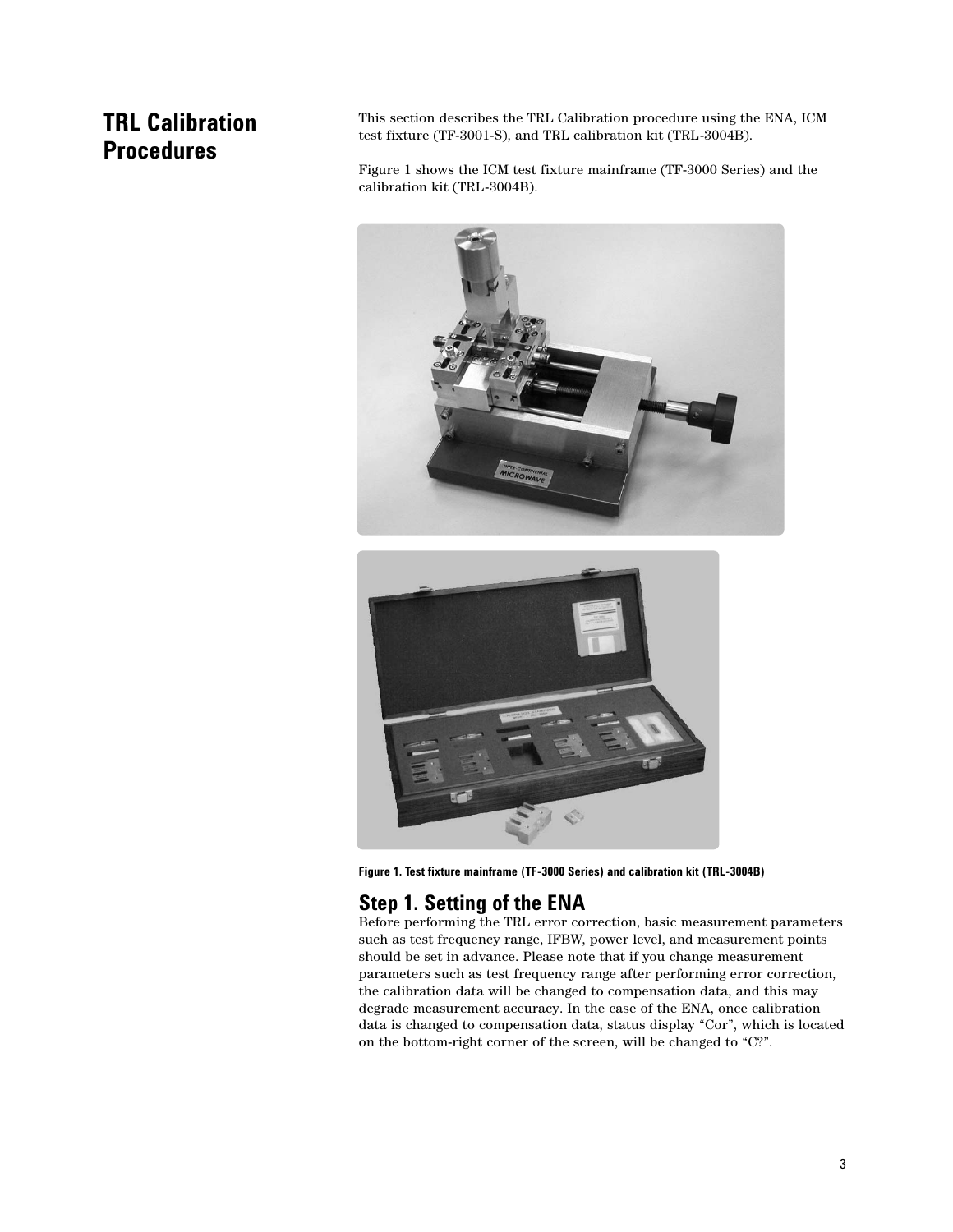### **Step 2. Define the calibration kit**

To ensure an accurate calibration, it is very important that the standard coefficient of the calibration kit (TRL-3004B) be entered in the ENA. The standard coefficient is provided with the calibration kit and each data item should be entered correctly. Table 1 shows examples of standard coefficient definitions.

| <b>Standard</b> |              | <b>Offset</b> |       |              | Frequency |       | <b>Standard</b>   |
|-----------------|--------------|---------------|-------|--------------|-----------|-------|-------------------|
|                 |              |               |       |              | (GHz)     |       | label             |
| No.             | Type         | Delay         | $Z_0$ | Loss         | Lower     | Upper |                   |
|                 |              | ps            | Ω     | $G\Omega/s$  |           |       |                   |
| 1               | Short        | $-77$         | 50    | 0            | 0         | 999   | Short             |
|                 | (Reflection) |               |       |              |           |       |                   |
| 2               | Thru         | 0             | 50    | $\mathbf{0}$ | 0         | 999   | Thru              |
| 3               | Delay        |               | 50    | 0            | 0         | 0.501 | Match             |
|                 | (Match)      |               |       |              |           |       |                   |
| 4               | Delay        | 119           | 50    | 0            | 0.499     | 3.7   | Line1             |
|                 | (Line)       |               |       |              |           |       |                   |
| 5               | Delay        | 16            | 50    | 0            | 3.49      | 26.6  | Line <sub>2</sub> |
|                 | (Line)       |               |       |              |           |       |                   |

### **Table 1. Examples of standard coefficient definitions (TRL-3004B)**

In this example, Short, Thru, Line1, and Line2 standards are used to perform TRL calibration. Follow these steps to define coefficients. Please note hardkeys are formatted as  $\overline{\text{Cal}}$ , softkeys are formatted as [Cal Kit].

#### **Procedure to create user specified calibration kit**

- 1. Press Cal key.
- 2. Click **[Cal Kit]**, and then select a **[User]** that has not been registered.
- 3. Click **[Modify Kit] > [Label Kit [User]]**, then type a name you want. In this example, type **3004B**.

#### **Procedure to define Short (Reflect) and Thru**

- 1. Click **[Define STDs]**.
- 2. Click **[1.No Name] > [Label]**, then type **Short**.
- 3. Select **[STD Type] > [Short]**.
- 4. Set **[Offset Delay]** to –0.077ns.
- 5. Click **[Return]** to return to the Define STD menu.
- 6. In the same way, repeat the procedure to enter the definition of Thru to **[2.No Name]**, then select **[Delay/Thru]** for STD Type.

### **Procedure to define Line1/Line2**

- 1. Click **[4.No Name] > [Label]**, Then type **Line1**.
- 2. Click **[STD Type] > [Delay/Thru]**.
- 3. Set **[Offset Delay]** to 0.119 ns.
- 4. Set **[Min Frequency]** to 0.499 GHz.
- 5. Set **[Max Frequency]** to 3.7 GHz.
- 6. Click **[Return]** to return to the Define STD menu.
- 7. Click **[5.No Name] > [Label]**, Then type **Line2**
- 8. Click **[STD Type] > [Delay/Thru]**.
- 9. Set **[Offset Delay]** to 16 ps.
- 10. Set **[Min Frequency]** to 3.49 GHz.
- 11. Set **[Max Frequency]** to 26.6 GHz.
- 12. Click **[Return]** to return to the Define Std menu.
- 13. Click **[Return]** to return to the Modify Cal Kit menu.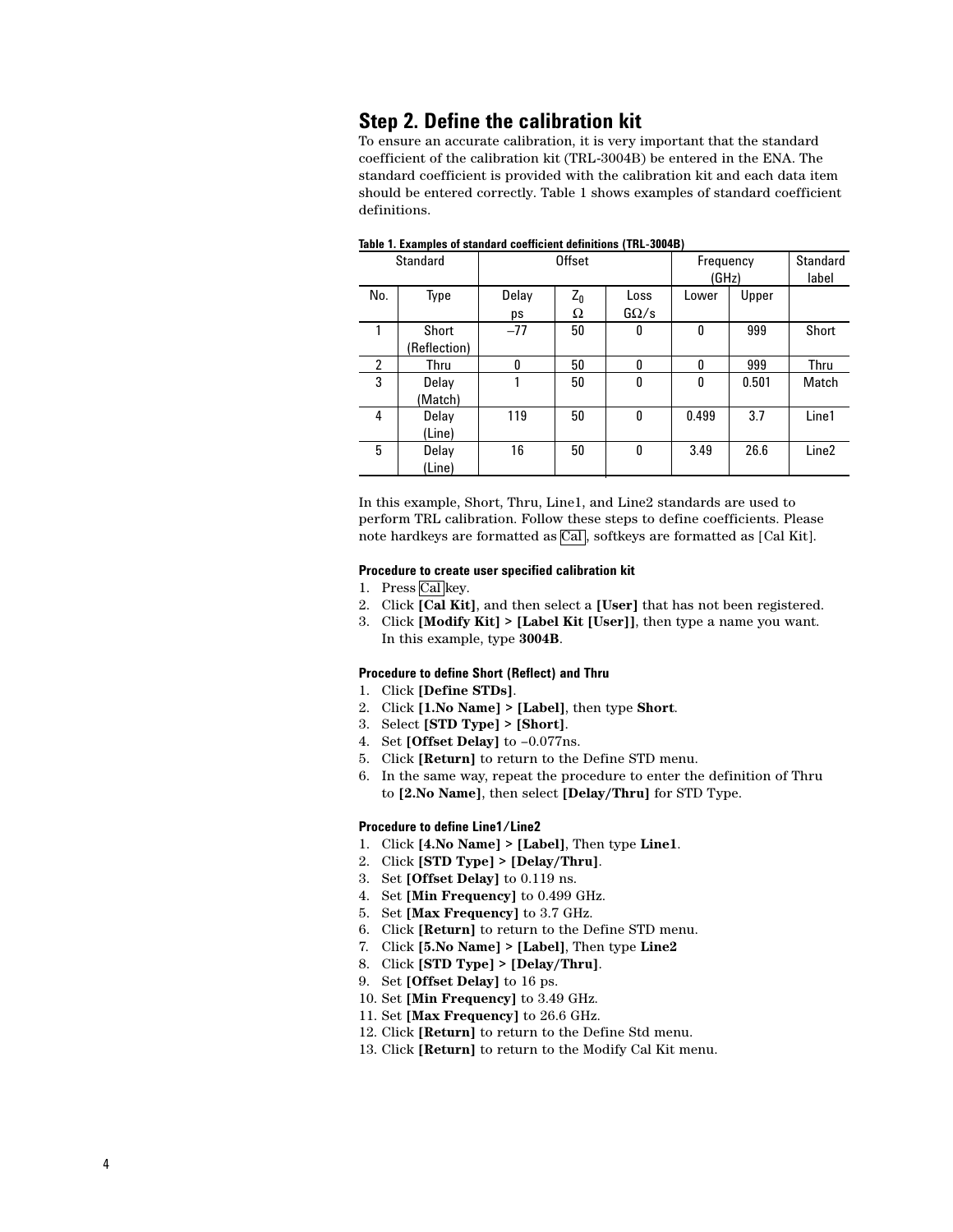### **Procedure to specify Short (Reflect) and Thru to subclass1**

- 1. Click **[Specify CLSs] > [Sub Class]**.
- 2. Click **[Sub Class1]**.
- 3. Click **[TRL Reflect] > [1.Short]**.
- 4. Click **[TRL Thru] > [Set All] > [2.Thru] > [Return]**.

### **Procedure to specify Line1/Line2 to subclass1/subclass2**

- 1. Click **[Specify CLSs] > [Sub Class]**.
- 2. Click **[Sub Class1]**.
- 3. Click **[TRL Line/Match] > [Set All] > [LINE1] > [Return]**.
- 4. Click **[Sub Class2]**.
- 5. Click **[TRL Line/Match] > [Set All] > [LINE2] > [Return]**.
- 6. Press  $\boxed{\text{Cal}}$  key and check that the name you specified is selected as Cal Kit.

In this example, TRL calibration uses two Line standards because the usable bandwidth of a single Line standard is limited by the TRL calibration 1:8 (frequency span:start frequency) guideline. The phase shift between Line and the Line must be between 20 deg and 160 deg. By assigning Line1/Line2 to subclass1/subclass2 respectively, you can calibrate the ENA for whole frequency range covered by two standards.

#### **Procedure to save and loading definition file of calibration kit**

You can save the definition file of the calibration kit for each standard into a file on a storage device, and then recall it later to reproduce the definition.

- 1. Press Callkey.
- 2. Click  $\overline{Cal}$  Kit], and then select a calibration kit you want to save.
- 3. Click **[Modify Cal Kit] > [Export Cal Kit...]** to open the dialog box.
- 4. Specify a folder, enter a file name, and click Save.

### **Step 3. Perform TRL error correction**

The 2-port TRL calibration function lets you measure calibration data by connecting thru, reflection (open or short), line or match calibration standards among 2 desired test ports. This calibration provides the most accurate measurement for non-coaxial parts, using same error model as full 2-port calibration. To perform TRL calibration on firmware (fig 2), FW rev6.00 or later is required. For TRL calibration with FW rev5.02 or lower, we offer VBA macro to perform TRL calibration.



**Figure 2. Performing TRL calibration on FW**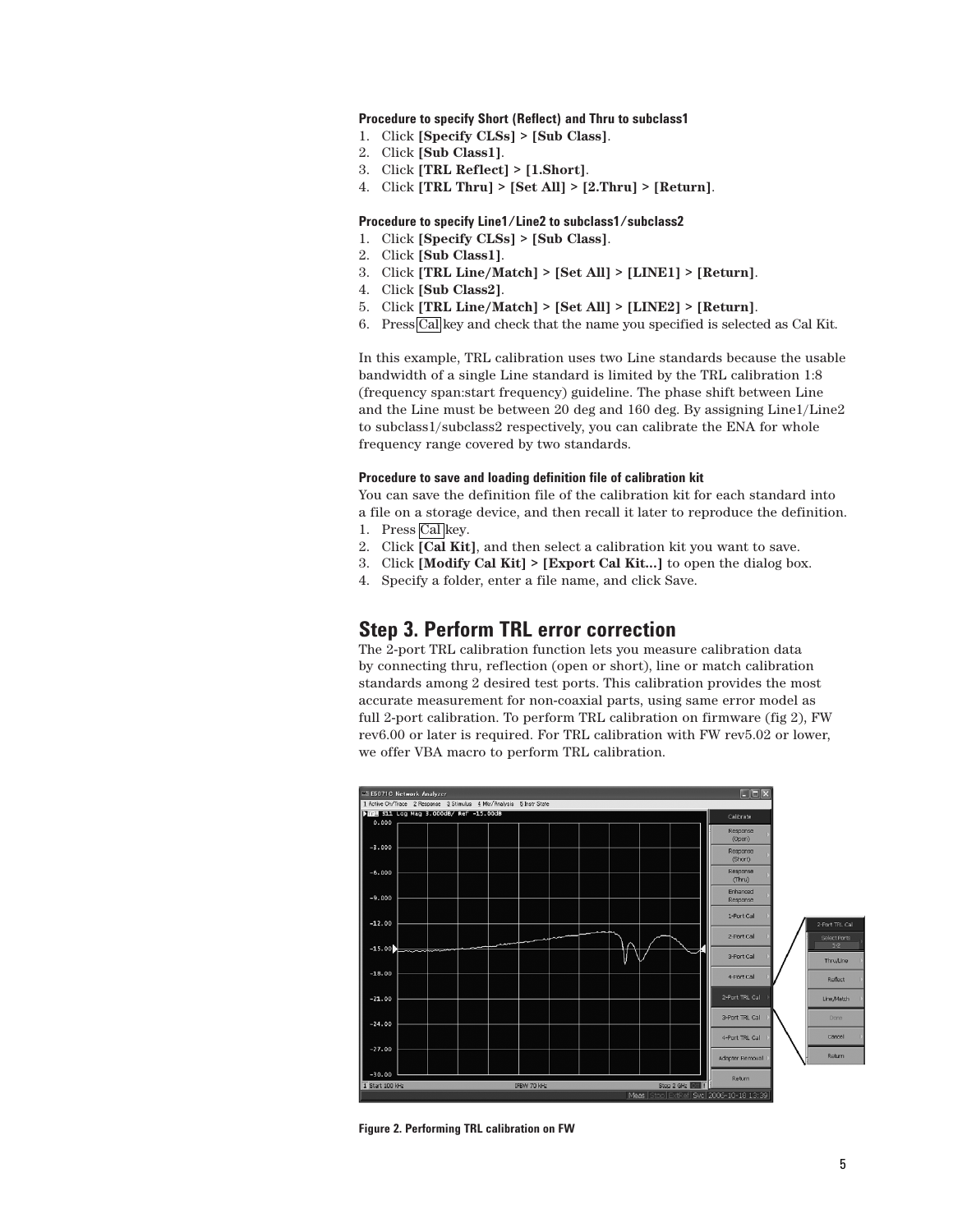### **Procedure to select calibration method and port to be calibrated**

- 1. Press Callkey.
- 2. Click **[Calibrate] > [2-Port TRL Cal]**.
- 3. Click **[Select Ports]**, and then select the test ports for which you want to execute TRL 2-port calibration. (In the following procedure, test ports you selected here are expressed as test ports x and y.)

#### **Procedure to take Thru calibration measurement**

- 1. Make thru connection between ports x and y.
- 2. Click **[Thru/Line]**.
- 3. Click **[x-y Thru/Line]** to execute a Thru/Line measurement.
- 4. Click **[Return]**.

#### **Procedure to take Reflection calibration measurement**

- 1. Connect short standard to port x.
- 2. Click **[Reflect]**.
- 3. Click **[Port x Reflect]** to execute a reflection calibration for test port x.
- 4. In the same way, repeat the procedure to execute calibration for test port y.
- 5. Click **[Return]**.

### **Procedure to take Reflection calibration measurement**

- 1. Make Line1 connection between ports x and y.
- 2. Click **[Line/Match]**.
- 3. Click **[x-y Line/Match] > [Line/Match 1[Line1]]** to execute Line calibration using calibration standard of Line1. Using **[x-y Line/Match]**, both forward and reverse direction measurement is taken at the same time. This is equivalent to measuring both **[x-y Fwd (Syx)]** and **[x-y Rvs (Sxy)]**.
- 4. Make a Line2 connection between ports x and y.
- 5. Click **[Line/Match]**.
- 6. Click **[x-y Line/Match] > [Line/Match 2[Line2]]** to execute Line calibration using calibration standard of Line2.
- 7. Click **[Return]**.

When frequency ranges specified overlap such as this example (Line1:0.499GHz-3.7GHz, Line2:3.49GHz-26.6GHz), the standard last executed is applied for the overlapping portion (3.49GHz - 3.7GHz).

#### **Procedure to finish the calibration**

Click **[Done]** to finish TRL 2-port calibration. At this point, the calibration coefficient is calculated and saved. The error correction function is automatically turned on.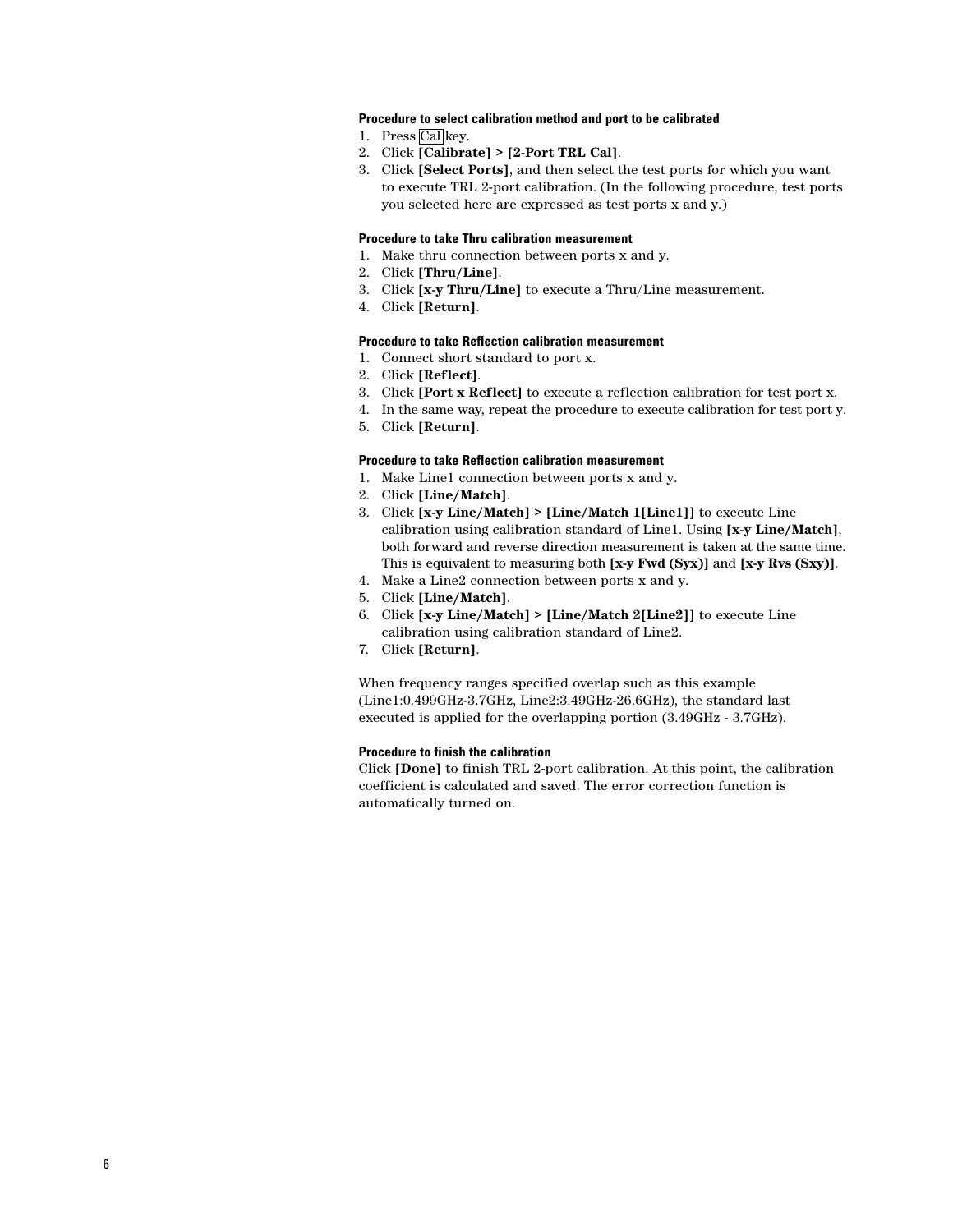### **Step 4. Verification of TRL calibration**

Before performing actual measurements, it is important to verify the calibration. This section explains how to verify the calibration performance by using the Line standard. After each calibration, set the measurement display as shown in Figure 3 and measure the S-parameters of the Line. Basically, the Line can be seen as an ideal transmission line, so it does not have transmission loss and the port impedance is very close to 50  $\Omega$ . If the TRL calibration is performed correctly, the S-parameter measurement result of the Line can be obtained as shown in Figure 3.



**Figure 3. S-parameter measurement result of the Line**

If the measurement result shown in Figure 3 cannot be obtained, then most likely the calibration kit will not be defined correctly and the TRL calibration will not be performed properly.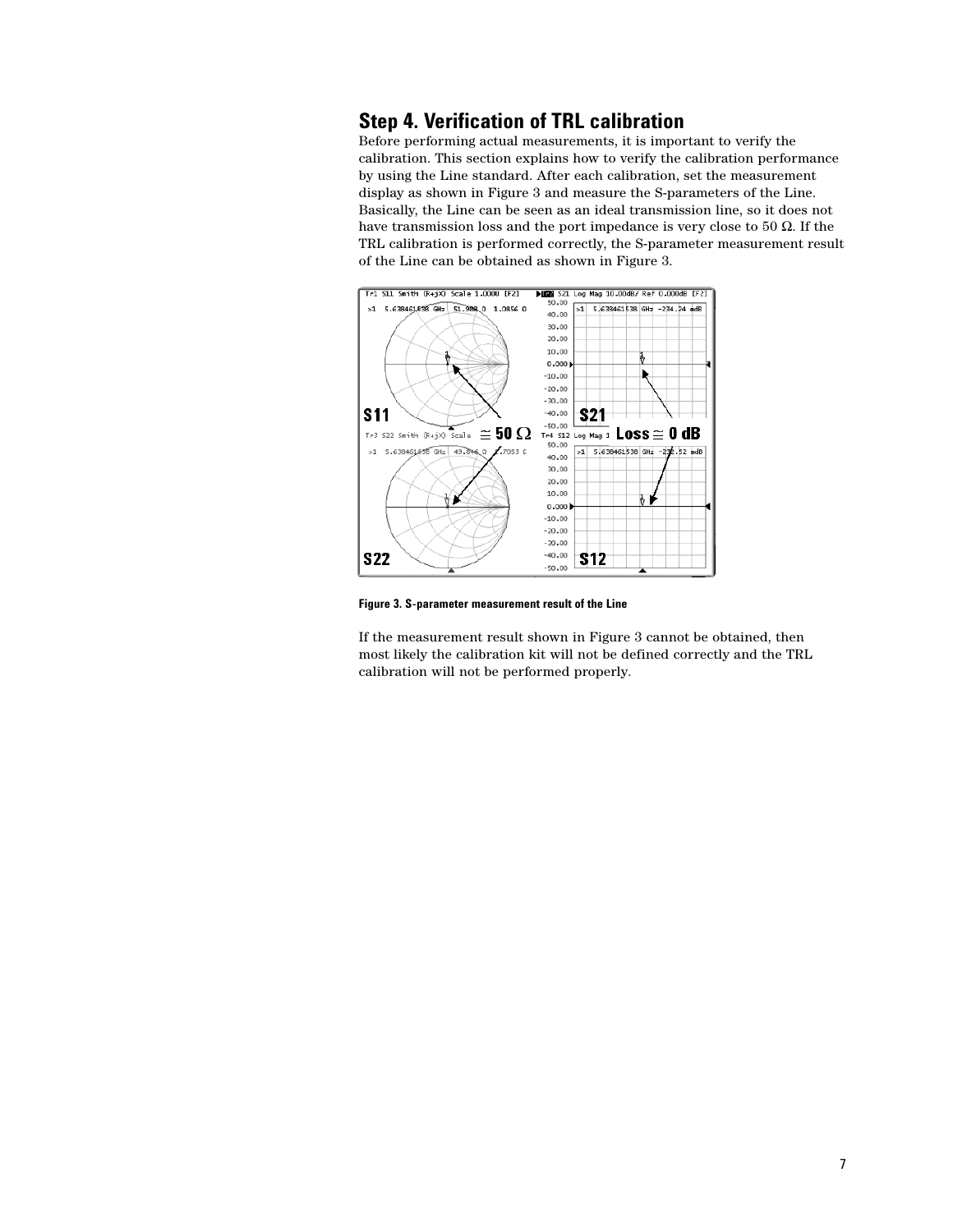# **Measurement Procedure of SMD**

This section describes impedance measurements of SMD by using the ENA and ICM test fixture with the impedance parameter display software.

### **Impedance parameter display software**

The ENA is supplied with impedance parameter display software (Figure 4). This software calculates impedance parameters such as |Z|, Cp, Ls, Q, R, and X from S-parameter measurement results and displays them on the ENA's screen up to three traces at a time.



**Figure 4. Impedance parameter display software**

In addition, as shown in Figure 5, this software works with three different connection models: Series-Thru (TranSeries S21), Shunt-Thru (TranShunt S21), and Shunt-to-GND (Refl S11).



**Figure 5. Connection models**

In general, the Series-Thru connection model is suitable for high-impedance measurement, while the Shunt-Thru connection model is suitable for low impedance measurement. The Shunt-to-GND connection model is better suited for impedance measurement close to 50  $\Omega$ .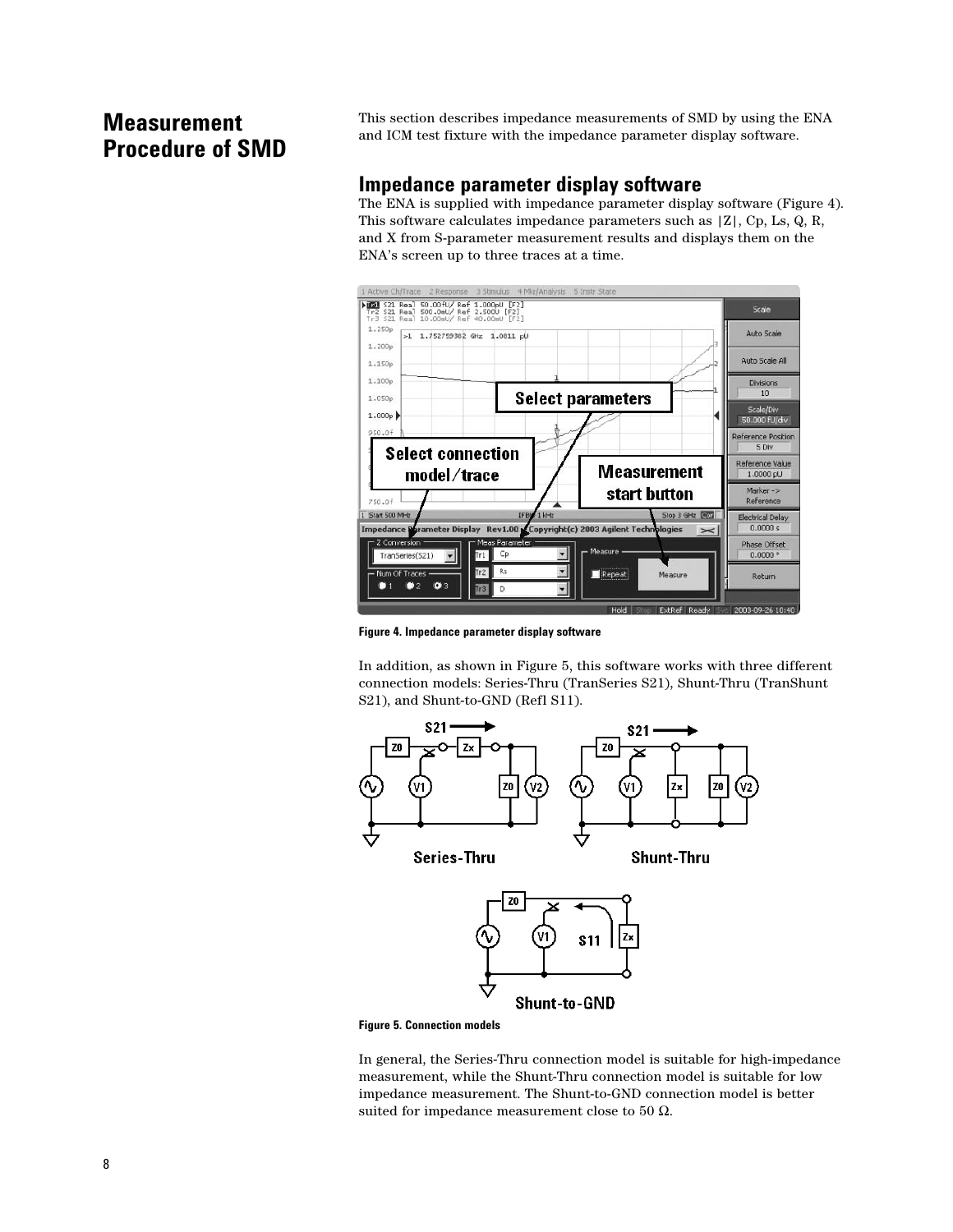### **Evaluation procedure of SMD**

The SMD capacitor (1 pF, size 1005 mm/0402 inch) is measured by using the Series-Thru connection model.

The TF-3000 Series provides three kinds of mid-section adapters: Series-Thru, Shunt-Thru, and Shunt-to-GND (refer to Figure 4). Also, the TF-3000 Series can be adapted for various kinds of DUT sizes by changing the specialized midsection adapter. Furthermore, changing the midsection does not require re-calibration, so this feature drastically reduces additional engineering work.

Before measuring the SMD, the positioning of the test fixture needs to be adjusted. The midsection of the TF-3000 Series holds the SMD with a push rod (white circle in Figure 6 inset). If this positioning is not adjusted properly, the contact between the device and the fixture's electrode becomes unstable, which may cause scattered measurement results.



**Figure 6. Midsection adapter**

In this evaluation, the 1005 mm/0402 inch shorting device provided by Agilent (P/N: 16191-29005) is used to confirm the contact condition between the device and the test fixture's electrode.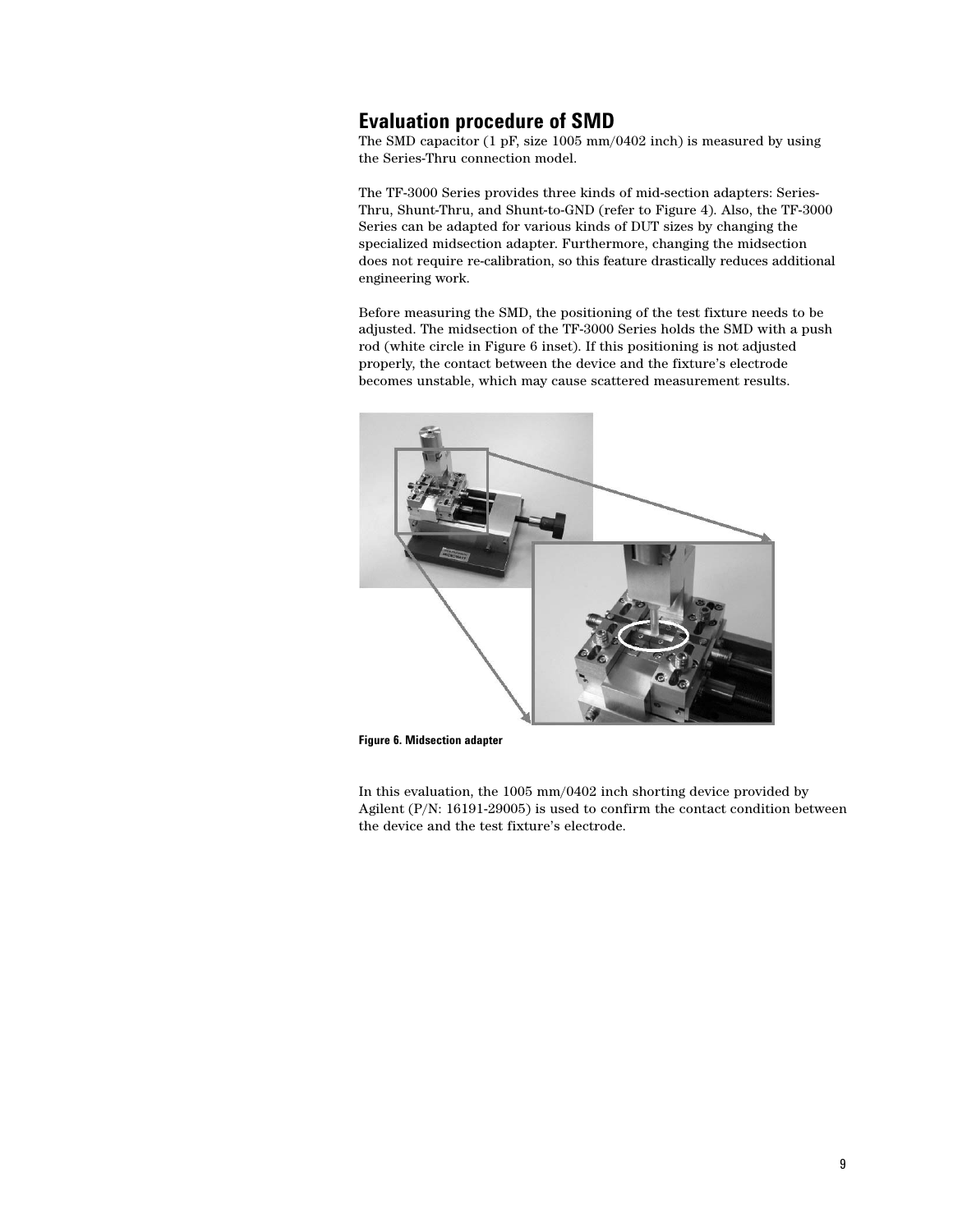

**Figure 7. Confirmation of device contact condition**

Figure 7 shows examples of both good (dark color) and bad (light color) contact conditions. Here, a shorting device is measured with the Series-Thru connection model, so almost the same results as a transmission line measurement can be obtained. If the device contact is poor, transmission loss becomes large and impedance is away from 50  $Ω$ .

In the next step, the SMD capacitor is measured. As shown in Figure 8, when the capacitor is measured with the Series-Thru connection model, impedance of the capacitor becomes high in the low-frequency range and the transmission signal is attenuated. As a result, the Smith chart indicates the open condition. On the other hand, in the high-frequency range, impedance of the capacitor becomes low and the transmission signal is not attenuated. Consequently, the port impedance value comes near 50  $\Omega$  and the measurement trace moves to the center of the Smith chart.



**Figure 8. SMD capacitor measurement (1pF, size 1005 mm/0402 inch)**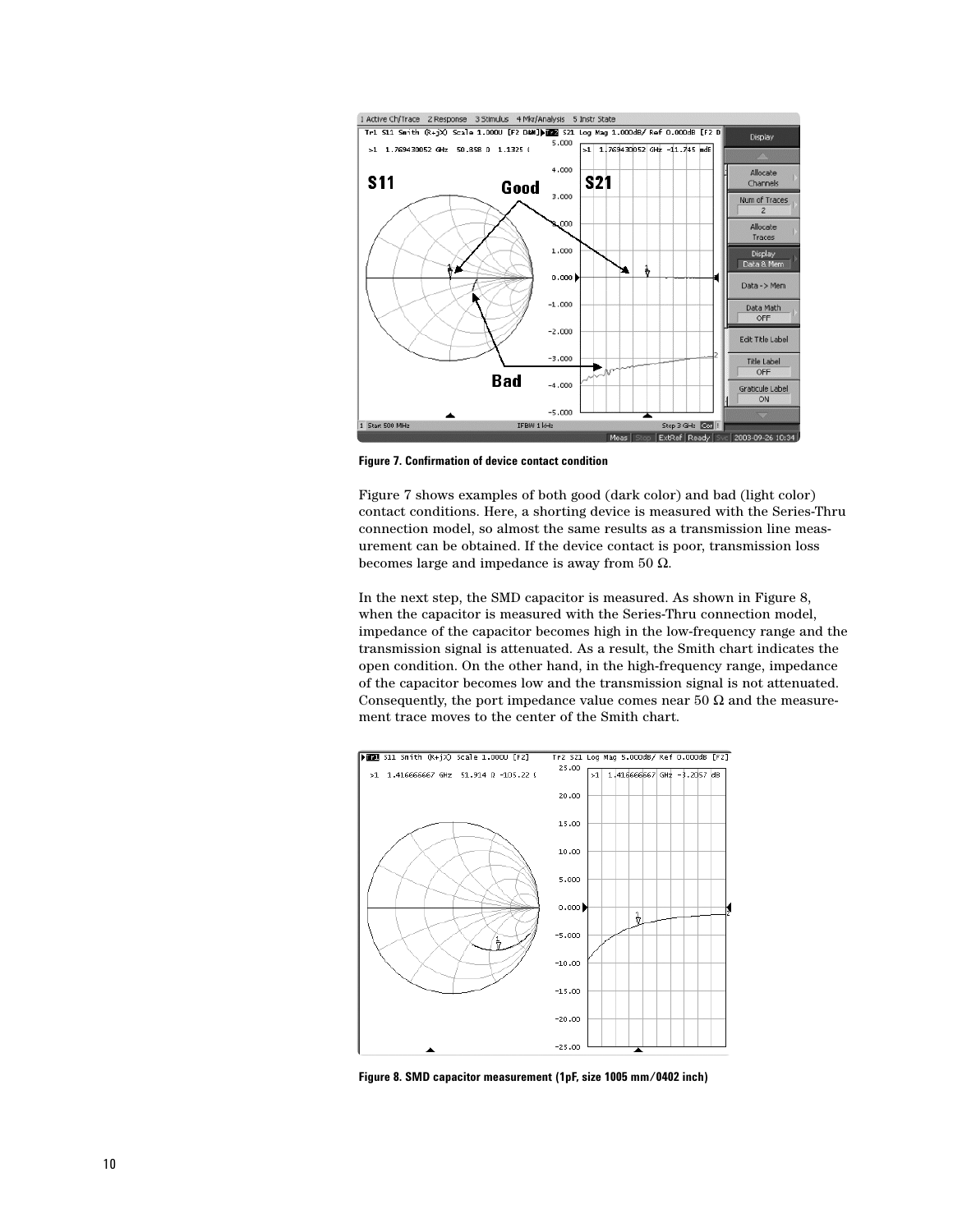This process is very important for confirming whether the measurement of the device can be done precisely while giving consideration to the behavior of the device; furthermore, it is a key step in performing accurate measurements.

After confirming the measurement result, impedance parameters can be extracted by using the impedance parameter display software.

### **Measurement using the impedance parameter display software**

Launch the impedance parameter display software and select the Series-Thru connection model from the **[Z Conversion]** menu. Then choose the measurement parameters from the **[Meas Parameter]** menu. The impedance measurement can be performed by pushing the "Measure" button in the **[Measure]** menu. If repeatable measurement is required, enable the "Repeat" check box at the right side of the "Measure" button. Figure 9 shows the measurement results for an SMD capacitor using the impedance parameter display software.



**Figure 9. Measurement results of SMD capacitor using impedance parameter display software**

In this example, common parameters of capacitor evaluation, such as Cp, ESR, and D, are measured up to 8.5 GHz. The measurement result for the device varies with the connection model of the test fixture, depending on whether it's Series-Thru, Shunt-Thru, or Shunt-to-GND. Therefore, it is important to define not only the instrument used but also the test fixture's connection model when comparing the measurement values of devices.

# **Conclusions**

This application note describes the SMD measurement procedure by using the ENA RF network analyzer with the ICM test fixture. The TRL calibration and actual SMD measurement procedures are also explained. We hope this application note is useful for engineers as they evaluate RF components using the ENA with ICM test fixtures.